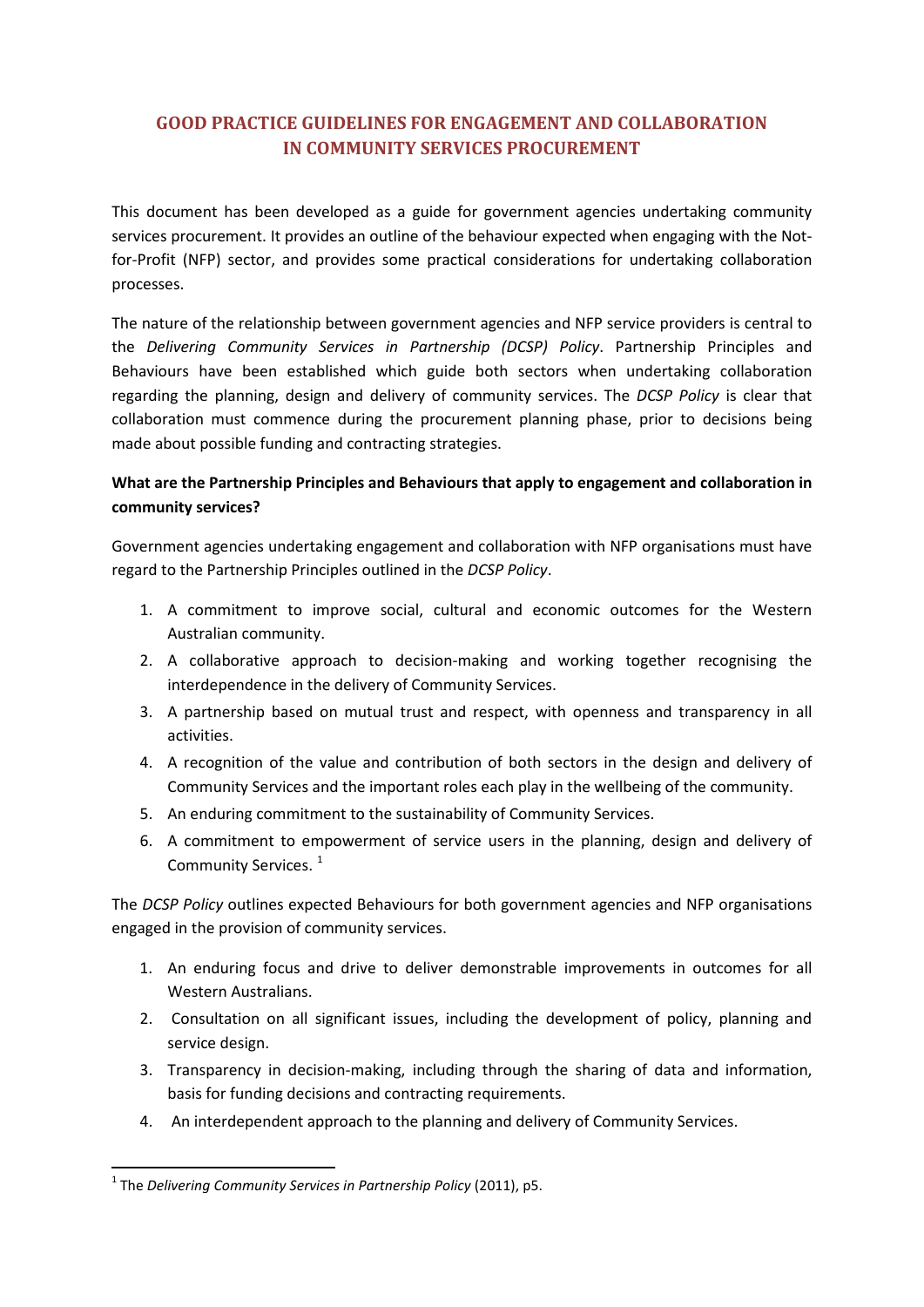- 5. Public Authorities and Organisations work together to ensure that funding levels are sufficient for sustainable Community Services.
- 6. Engagement of citizens in the ongoing planning, design and delivery of Community Services through direct and indirect methods of consultation and representation in the development of service delivery.<sup>[2](#page-0-0)</sup>

These Principles and Behaviours are reflected in the practical guidelines below.

## **Who should government agencies consult with?**

The *DCSP Policy* notes the importance of engaging citizens as well as the NFP sector in the planning, design and delivery of community services. The engagement of citizens could be undertaken through an anonymous survey of service users about how current services are meeting their needs, or gaining advice from consumer advocates regarding gaps in service delivery.

Community Services peak bodies are key sources of information regarding community needs. Contacting peak bodies early in the procurement planning phase will enable them to assist with engaging stakeholders, many of whom government agencies may not have access to. It is recommended that as many potential service providers as is practicable are engaged, as this will deliver a variety of viewpoints and a robust collaboration process. In practice this may involve government agencies contacting a wide range of individuals or organisations and asking these parties to participate in any engagement activities.

Additional key stakeholders may include other government agencies, sector experts, and service experts. Where a government agency is unsure of which stakeholders may be relevant to the community service they are looking to purchase, advertising collaboration sessions widely through any usual means of communication with the community will often be a useful starting point.

## **What should we consult and collaborate on?**

Collaboration with NFP organisations and service users should cover a variety of aspects of the proposed community service. At a minimum, engagement and collaboration should take place regarding the community outcomes being sought (i.e. the desired impact or 'change' the services should achieve), the potential design of the service model, or any other requirements the government agency may have about how services are to be delivered (for example, quality standards).

In some cases, the government agency may need to consult key stakeholders regarding the community need, social drivers and possible strategies to engage the service users. This may include undertaking an analysis of gaps in current services and/or a market profile and capacity analysis. Engagement should identify any previously unknown information about the market including potential service providers and service models; this is a process with which peak bodies may be able to assist.

For example, in planning a community services procurement process you may be unsure of whom the potential service providers are, what best practice is for this area of services, and whether the

 $\frac{1}{2}$ The *Delivering Community Services in Partnership Policy* (2011), p5.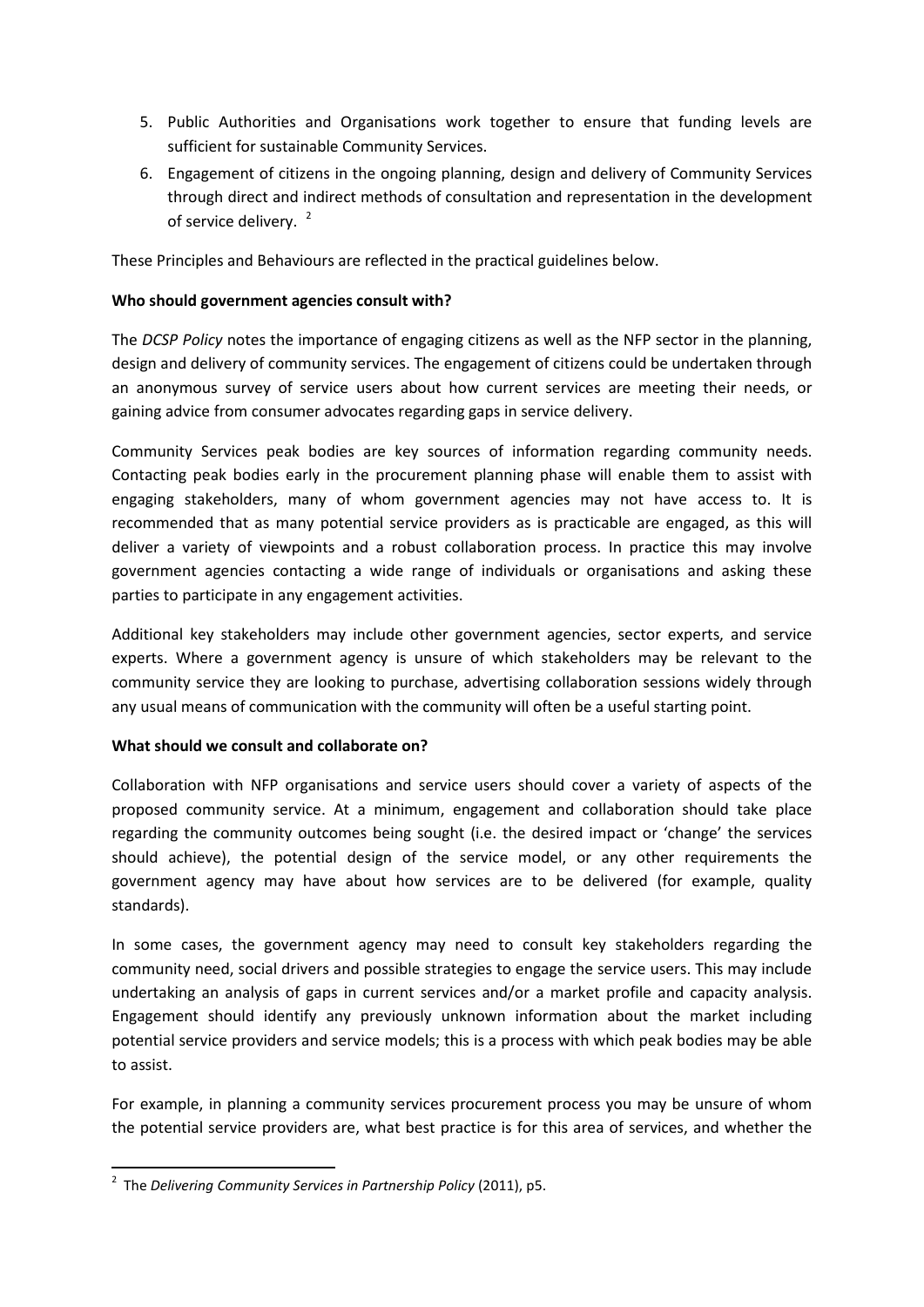community's needs have changed since engagement was last undertaken. In this scenario, contacting all relevant stakeholders to gain feedback on these questions would lead to a greater understanding of the community need, how it could be achieved and who would be well placed to provide the services.

In another scenario, you may have a good understanding of the market and the community need, but choose to engage your stakeholders in collaborative service design to develop community outcomes and ensure that your specification for services encourages innovation in service delivery.

#### **How should engagement and collaboration take place?**

There are a number of ways that government agencies can undertake engagement and collaboration. Forums or workshops with multiple representatives of the NFP sector and/or the community are often useful, or it may be more appropriate to meet with service users and NFP organisations individually. Where unsure, seek guidance from the organisations or individuals with whom you are in consultation to ensure that the format of the formal engagement process is one they are comfortable with and will enable honest and considered feedback.

In some circumstances, it may be appropriate to provide documents (for example, a table of draft outcomes) prior to collaboration meetings to enable participants to consult with their key stakeholders prior to a meeting. This can encourage an iterative engagement process whereby service design evolves through a series of discussions between parties.

Government agencies should communicate the result of engagement with all participants, and encourage participants to provide feedback on the engagement process to improve future practice.

Therefore, in practice, an engagement process may involve many elements. Successful service design may be achieved by holding workshops with an open invitation to all interested parties (e.g. potential service providers and community representatives) to discuss funding levels and service design. Documents could be provided to participants prior to the workshop; feedback could be incorporated into the design of services on the spot and all participants would be contacted with the results of their feedback following the collaboration process.

## **How long should we allow for engagement and collaboration?**

Allowing insufficient time is a significant barrier to effective collaboration and engagement. The codesign of a community service can take time, especially in circumstances where a government agency has a range of stakeholders to consult and the service is complex.

As the tendering process may take six months or more, it is recommended that initial engagement is undertaken as soon as possible. Government agencies should aim to have completed their collaboration at least six months prior to the anticipated commencement date of any service agreement.

For example, if a service agreement is due to expire 30 June 2015, the procurement process would ideally commence in early 2015. As such, the government agency may choose to begin their engagement process from 30 June 2014 in order to allow sufficient time for an iterative,